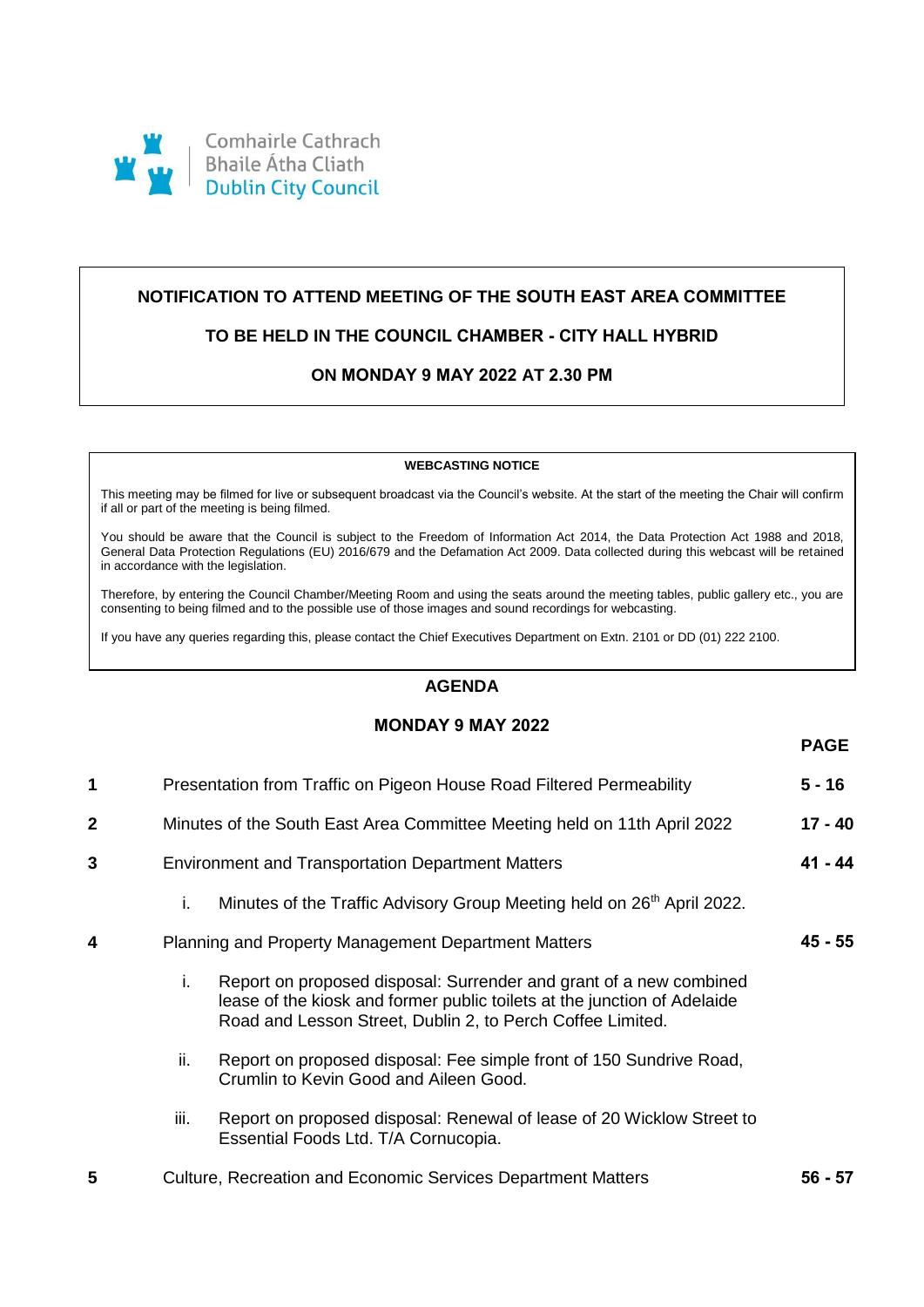- i. Report on proposed Part 8 works at Palmerston Park Defunct Depot, installation of tearooms and fully accessible public toilets.
- **6** South East Area Office Matters

- i. Report of the Director of Services Central and South East.
- ii. Report on proposed naming and numbering of a development as Plás Dhumhach Thrá / Sandymount Place, Dublin 4, 1 – 53.
- iii. Report on proposed naming and numbering of a development as  $1 24$ Cearnóg an Oraigh / Orr's Square and 1 - 4 Ardán an Oraigh / Orr's Terrace.
- **7** Motions

#### **Motion 1 from Councillor Mannix Flynn**

That this committee of DCC call on DCC to immediately initiate the de-tenanting process with a view to rejuvenation at Glovers Court flat complex.

All of these flats are in a deplorable state and in direct breach of human rights. The water coming out of the taps is absolutely filthy. The roofs are leaking, there is damp and mould throughout the whole complex. Many people have ill health due to conditions. Many of the children are constantly falling sick as a result of spores and mould. The complete fabric here is dilapidated to such an extent as to warrant a dangerous structure.

This is unacceptable and the residents here are demanding action by way of detenanting and by way of DCC engaging with the residents here regarding the regeneration of these homes. There is an opportunity here to de-tenant the most effected tenants here at Glovers Court and rehouse them at the new apartments at Charlemont Square that have come on stream recently.

#### **Motion 2 from Councillors Dermot Lacey and Danny Byrne**

This Committee requests that a report on current arrangement for cleansing and waste disposal and future plans for an improved service be prepared in advance of the South Anne Street and adjoining areas improvement plan coming to the council for approval.

### **Motion 3 from Councillor Tara Deacy**

That this committee agree to establish a strategic working group to assist in the coordination of the Ukrainian response in the southeast area. This group could include representation from the community, voluntary and statutory sectors and include reps. from local schools, children and young people services committee, local drugs task force etc.

### **Motion 4 from Councillor Mary Freehill**

That Development Dept. report on what has been done to claw back DCC land that includes the bridge across the Dodder to the golf club on Dodder Walk, Dartry and why has it taken so long to regularise these boundaries.

#### **Motion 5 from Councillor Mary Freehill**

With regard to the details of previous motions below in relation to ESB and Georgian buildings in the Fitzwilliam area. It is agreed that the council make contact with ESB to commence work on the restoration of the house between ESB offices and Larry Murphy's pub. It was agreed that this pilot project would work in co-operation with the Planning Department to find practical solutions to interpretation of our conservation laws. The occupancy level remains low in our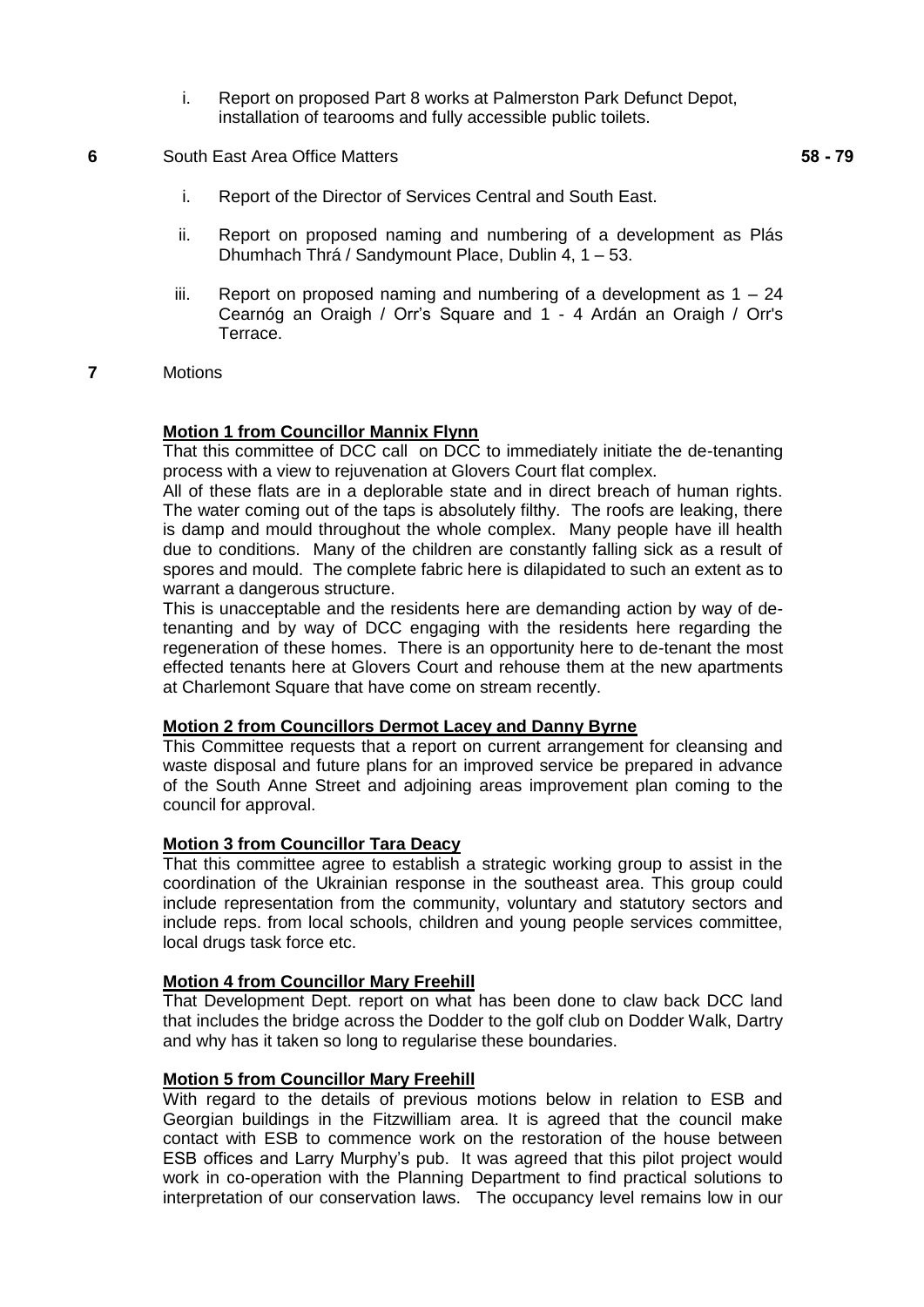Georgian area of the city and this project is urgently needed to address the declining population in this area

Back in 2013/14 there was a considerable exodus from Georgian Dublin and the council was concerned about making these houses habitable and accessible for  $21<sup>st</sup>$  century living which is a challenge to our conservation laws. At that time ESB agreed to co-operate with DCC to return these houses from offices to dwellings and that the process would act as a prototype and an opportunity to apply best practise to the interpretation of our conservation laws."

#### **Motion 6 from Councillor Anne Feeney**

That this Committee calls on the Council to upgrade the path on Terenure Road West to allow wheelchairs to use this important link road. Currently, wheelchair users cannot travel between the KCR and Terenure Village (which includes Presentation Primary and Secondary schools). The pathway toward Terenure is too narrow and has bus stop poles and other immovable obstacles in its way and on bin days (with various refuse collections on different days) it is completely impossible on almost the whole route. The opposite side of the road from Terenure is also too narrow. Also, the speed of cars on this road prevents motorised mobility chairs from using the roadway for safety reasons.

### **Motion 7 from Councillor Anne Feeney**

That this Committee calls on the council to provide adequate and meaningful consultation to traders, resident representative groups, schools and public representatives in relation to future significant changes to road usage i.e. new safe cycle-ways; new bus lanes; changes to sequencing of traffic lights, etc.

### **Motion 8 from Councillor Mary Freehill**

This committee agrees that the following work should be carried out.

The tree outside 62 mount Drummond Ave was pruned as requested some time ago because there are electronic wires running through the tree, when it's in full bloom locals often cannot get mobile phone connection. The work carried out makes very little sense and certainly will not protect mobile connections this year. Furthermore the trees on Mount Drummond Avenue running along the Ramblas there again were requested to be pruned branches were lobbed off and the result is the trees are left with straggly branches. Also the residents' association would be prepared to maintain this area between the trees if the concrete was removed.

# **Motion 9 from Councillor Claire Byrne**

That this Area Committee calls on the Area Manager to do everything he can to actively progress to the opening of Benson Street / Chocolate Park. As summer approaches it is vital that the local community have access to more green space as soon as possible.

# **Motion 10 from Councillor Claire Byrne**

That this Area Committee calls on the Area Manager to introduce more regular cleaning of the Millennium Bridge and Rosie Hackett bridges to remove graffiti and stickers, and would the Area Manager consider using Grafstop or any antigraffiti paint on the Millennium and the Rosie Hackett bridges as a means to deter further graffiti here.

#### **Motion 11 from Councillor Claire Byrne**

That this Area Committee will write to the HSE and the Minister for Health calling for the immediate renovation of Baggot Street Hospital to provide refuge for Ukrainian citizens arriving in Ireland.